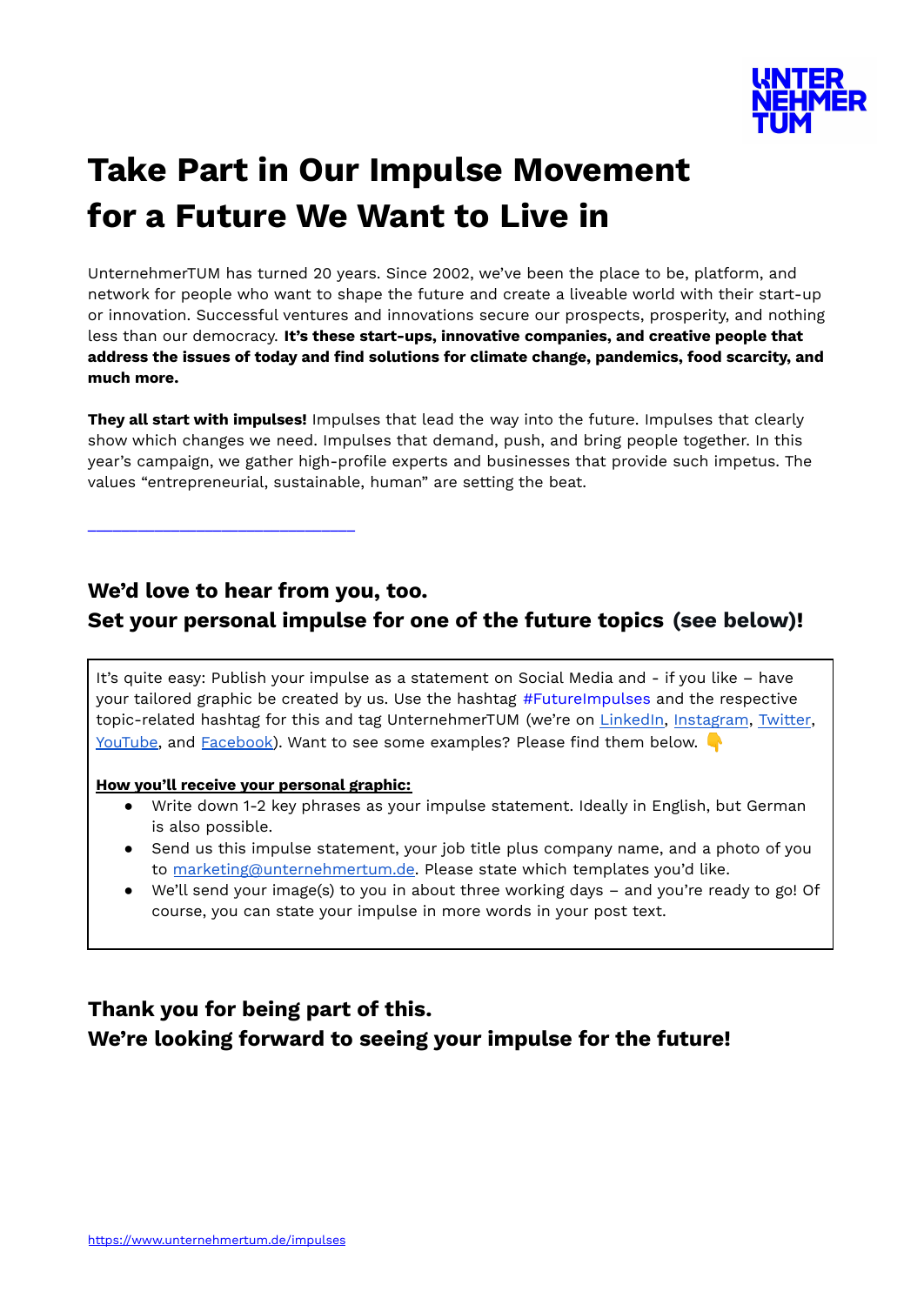

#### **Future Topics**

In 2022, we're drawing together voices that speak up regarding the topics below. More topics, mobility for example, will follow in the second half of the year.

## **Founding**

What do Germany and Europe need as start-up locations? What do we have to do to support founders and young businesses in launching sustainable products and services? How can we achieve more spin-offs and business creations that turn necessary ideas and research findings into added value? #ImpulsesforFounding

# **Artificial Intelligence**

What do Germany and Europe need to stay competitive with AI, compared to, among others, the U.S. and China? Who has to ramp up their activities? How do we best foster start-ups and established companies in applying AI in their products and services and – while they ensure economic success – in adding value to society and our planet? What does meaningful and ethical AI look like and what are its limits? #ImpulsesforAI

# **Family Businesses**

How do we best lead and accompany family-owned companies to maintain their value for the economy and society? How do we bring them into the future and which actions and technologies are critical to do that? Who has to step up to bring about the right circumstances? How can we ensure that there are successors for family businesses? #ImpulsesforFamilyBusinesses

# **Digitalization**

How can we foster digitalization in Germany and Europe to add value? Who should engage and how do we best support people and organizations in switching to digital products and services? What's a healthy balance of digital and offline? And how do we best enable founders and companies who offer user-friendly and beneficial applications? #ImpulsesforDigitalization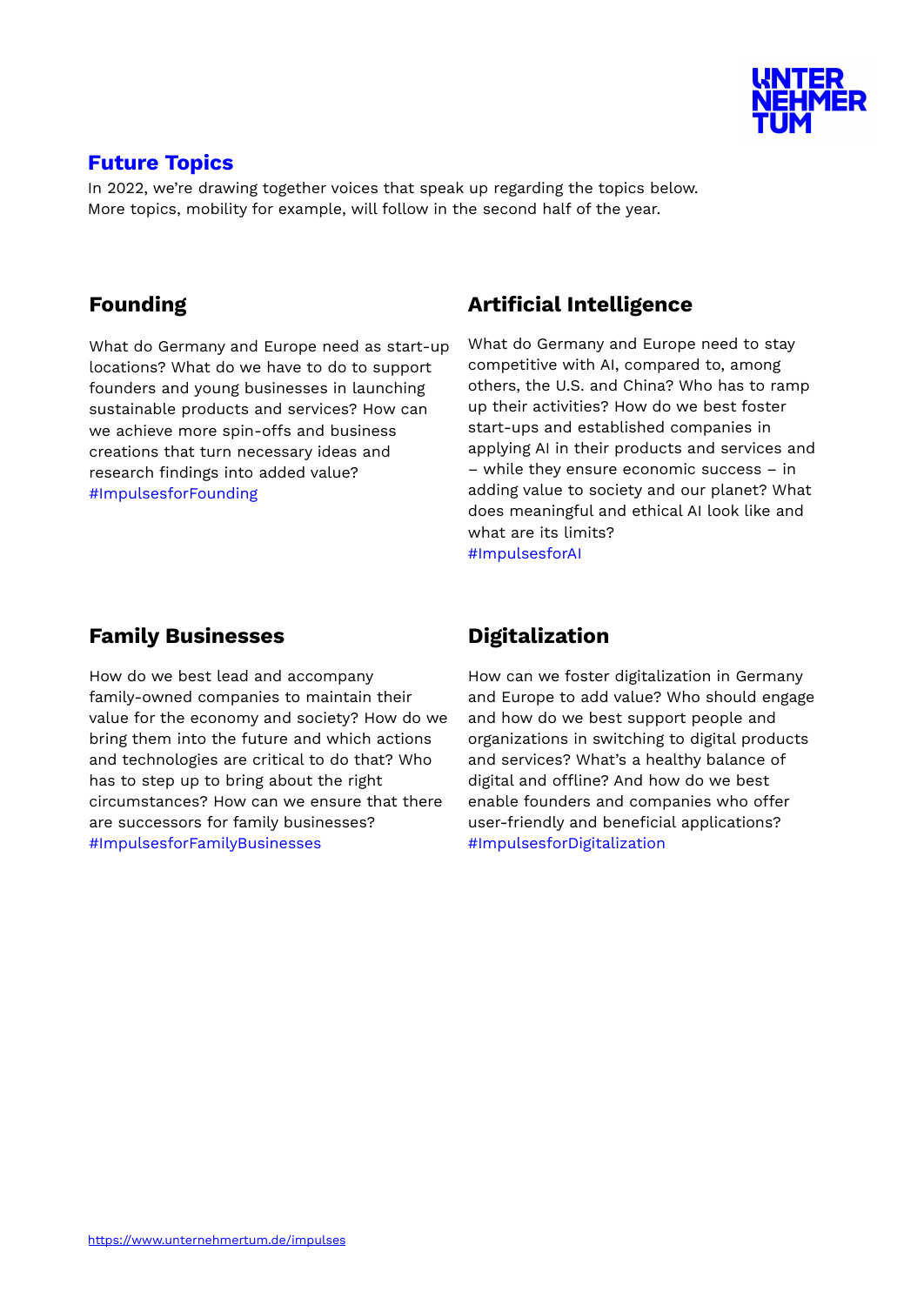

#### **Example Templates**

**WE NEED TO BECOME** YEARS **THE GO-TO-PLACE FOR INTERNATIONAL EXPERTS IN ENGINEERING,**  $\overline{20}$ **DESIGN, (PRODUCT) MANAGEMENT AND TEAM DEVELOPMENT.** 

Thomas Zeller, CDO of UnternehmerTUM

Template 1 - personal quote and photo



1

Template 2 - personal quote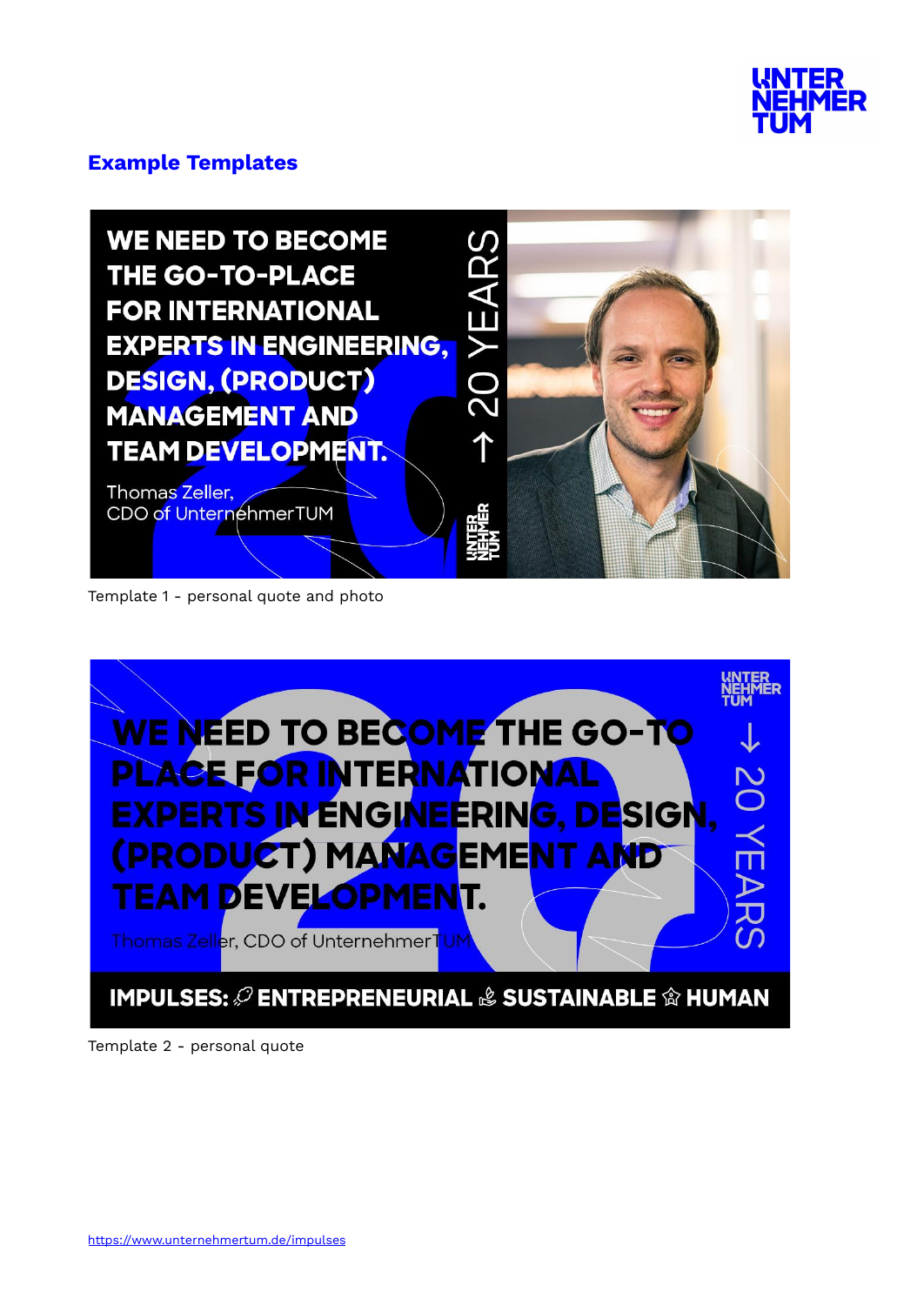



Template 3 - personal quote



Template 4 - personal quote and illustration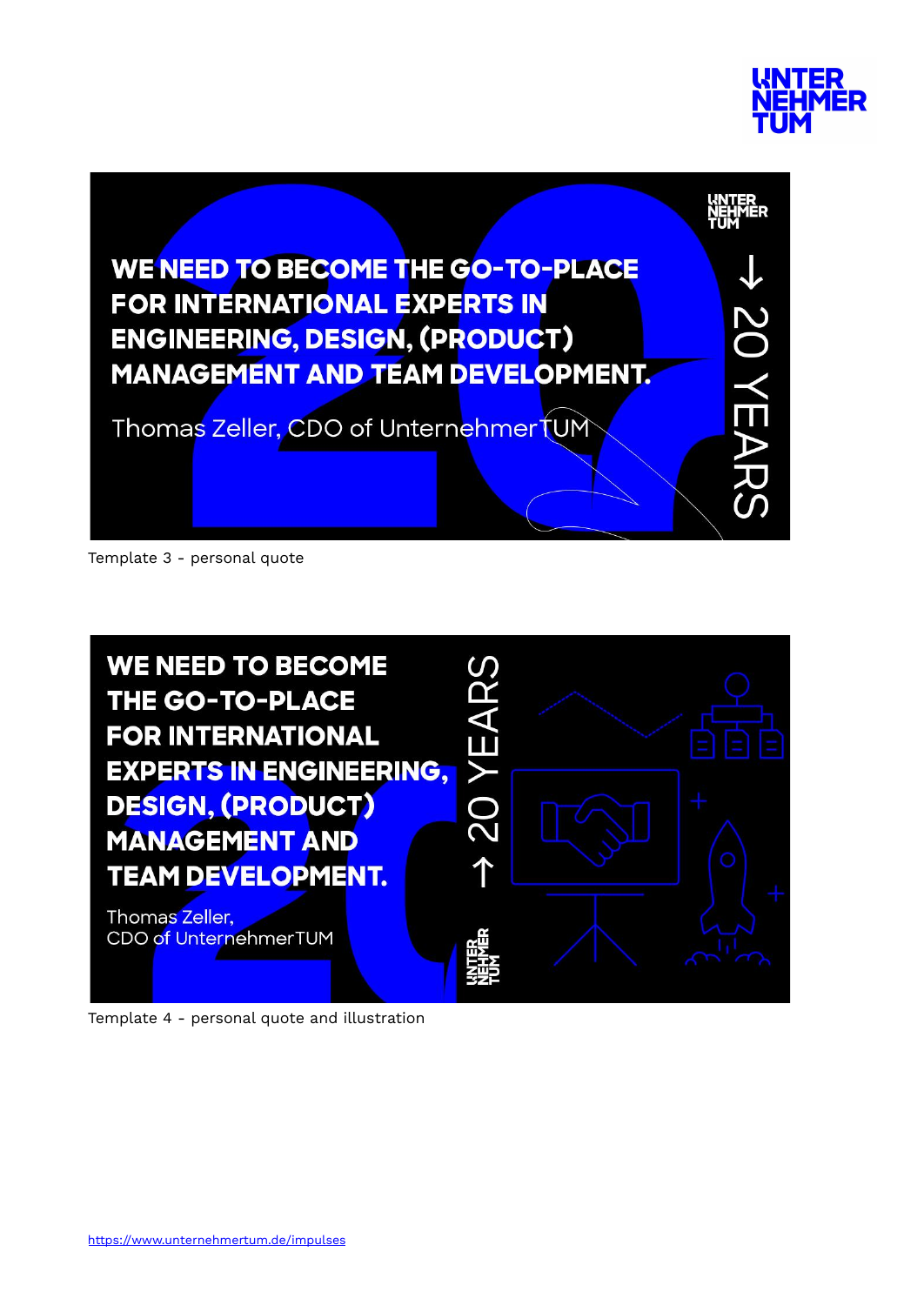



Template 5 - personal quote